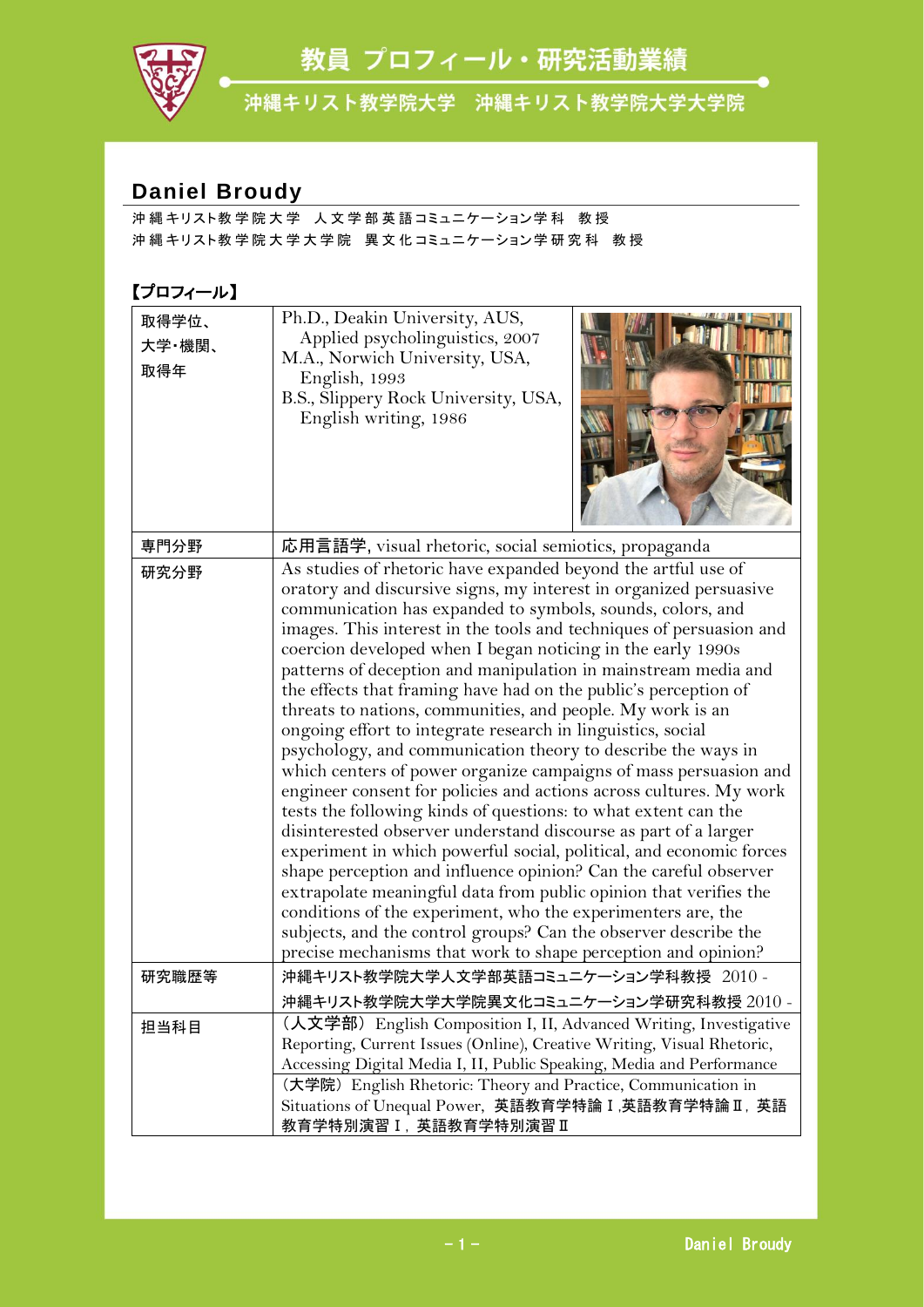教員 プロフィール・研究活動業績



| 【研究活動業績】 |                                                                    |
|----------|--------------------------------------------------------------------|
| 著書       | 9. Writing Research Papers: From Essay to Research Paper. 2nd      |
|          | Edition, (2020). London: Macmillan Education.                      |
|          | 8. Facing Conflict: A Text for Investigation and Writing in        |
|          | Glocalized Contexts, (2019). Eugene, OR: Wayzgoose Press.          |
|          | 7. The Propaganda Model Today: Filtering Perception and            |
|          | Awareness, (2018). London: University of Westminster Press.        |
|          | 6. Okinawa Under Occupation: McDonaldization and Resistance to     |
|          | Neoliberal Propaganda, (2017). London: Palgrave.                   |
|          | 5. News from Somewhere: A Reader in Communication and              |
|          | <i>Challenges to Globalization, (2015)</i> . Eugene, OR: Wayzgoose |
|          | Press.                                                             |
|          | 4. Under Occupation: Resistance and Struggle in a Militarised      |
|          | Asia-Pacific, (2013). Newcastle Upon Tyne: Cambridge               |
|          | Scholars Publishing.                                               |
|          | 3. Writing Research Papers, 1st Edition, (2011). London:           |
|          | Macmillan Education.                                               |
|          | 2. Rhetorical Rape: The Verbal Violations of the Punditocracy,     |
|          | (2010). Oak Harbor, WA: Waldport Press.                            |
|          | 1. Clearing a Vygotskyan Path: Phrase Play from Poetics to Prose,  |
|          | (2008). Newport, OR: Waldport Press.                               |
| 対談       | 3. UK COLUMN News "Munitions, Microbes, and Messaging              |
|          | in the 9/11 & Covid-19 Terror Wars," (2021).                       |
|          | 2. Whistleblower Summit & Film Festival, "Blowing the              |
|          | Whistle on Propaganda Networks: Analysis and Studies of            |
|          | Suppression Tactics Against Academics and Scientists,"             |
|          | (2021).                                                            |
|          | 1. Nerd Nite Okinawa, "Write or Be Re-written: Living in a         |
|          | World Normalizing the Dispossession of Agency and                  |
|          | Sovereignty," $(2019)$ .                                           |
| 本の章      | 8. "Exploring Resistance to Development in the Okinawa             |
|          | Pluiverse," (2021). In Joan Pedro-Carañana & Eliana Herrera        |
|          | Huérfano (Eds.) Communication Activism in the Pluriverse:          |
|          | <i>International Experiences and Dialogue, London, UK:</i>         |
|          | Routledge.                                                         |
|          | 7. "At War with Womanhood: Today's Struggle for the Means          |
|          | of (Re)production," (2021). In Tadeusz Lewandowski (Ed.).          |
|          | Sex in the States: Manners, Morals, and Morés. Opole, Poland:      |
|          | University of Opole Press.                                         |
|          | 6. "El Modelo de Propaganda y el control de los medios" en Joan    |
|          | Pedro-Carañana, & Francisco Sierra Caballero, (2019). (Eds.).      |
|          | Homenaje a Edward S. Herman. Sevilla, Spain: Comunicación          |
|          | Social Ediciones.                                                  |
|          | 5. "System Security, Surveillance, and the Propaganda Model: A     |
|          | Proposed Sixth Filter," (2018). in The Propaganda Model            |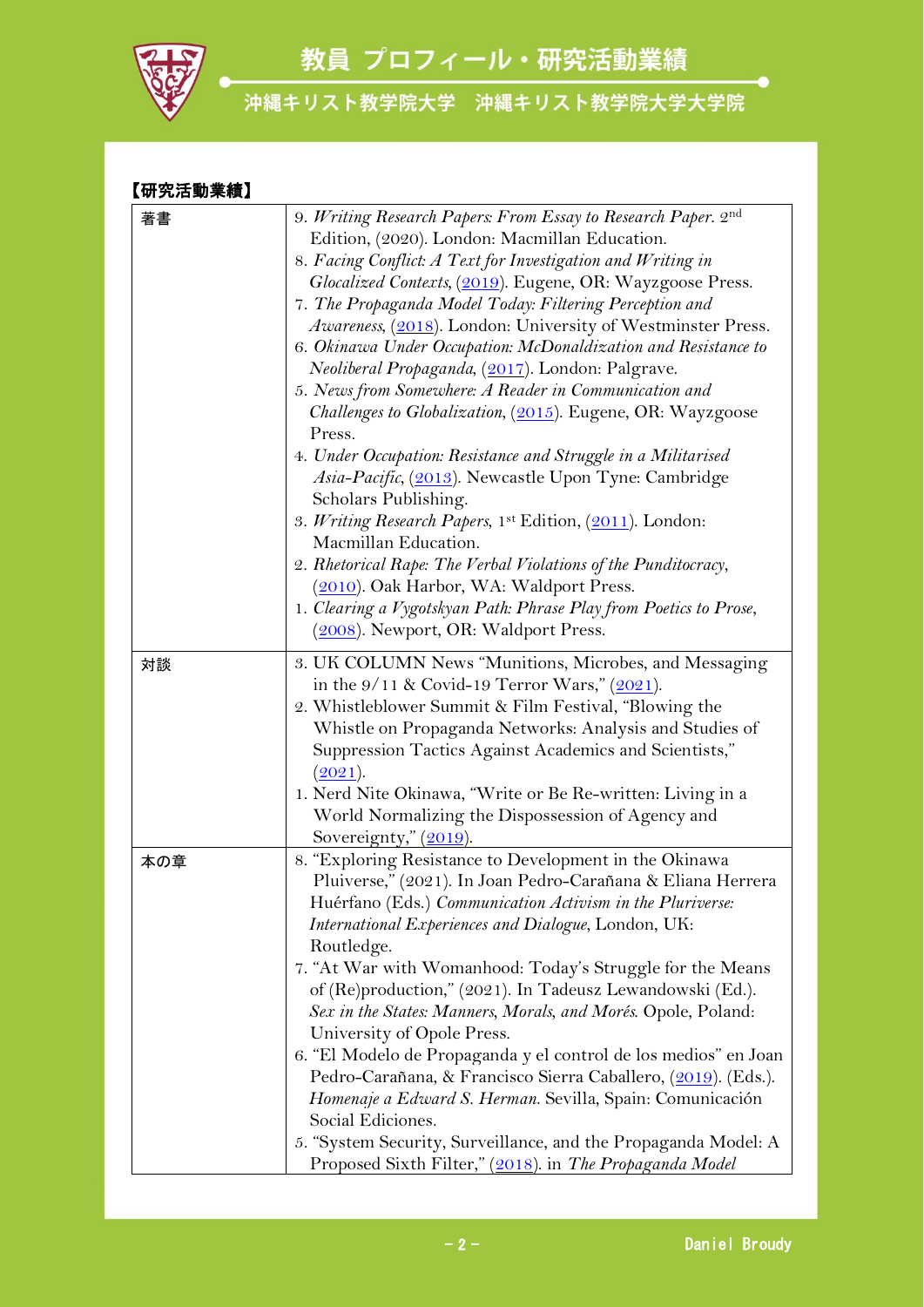

|      | Today: Filtering Perception and Awareness. London, UK:             |
|------|--------------------------------------------------------------------|
|      | University of Westminster Press.                                   |
|      | 4. "Manipulations in Chemicals and Communications: A Bizarre       |
|      | Blend of Facts and Fiction," (2016). In The Outlandish,            |
|      | Uncanny, and Bizarre in Literatures and Cultures. Wrocław,         |
|      | Poland: University Press of Wrocław.                               |
|      | 3. "The Cultivation of Fear in the Face of Imports," (2015). In    |
|      | News from Somewhere: A Reader in Communication and                 |
|      | Challenges to Globalization. Eugene, Oregon, USA: Wayzgoose        |
|      | Press.                                                             |
|      | 2. "Heavy on Firepower: American Media Complicity in               |
|      | Unrestrained Consumption," (2014). in Poisoned Cornucopia:         |
|      |                                                                    |
|      | Excess, Intemperance and Overabundance Across Literatures and      |
|      | Cultures. Bern, Switzerland: Peter Lang.                           |
|      | 1. "Naming and Framing in (Post)Colonial Okinawa," (2013). In      |
|      | Under Occupation: Resistance and Struggle in a Militarised         |
|      | Asia-Pacific. Newcastle upon Tyne, UK: Cambridge Scholars          |
|      | Publishing.                                                        |
| 研究論文 | 28. COVID-19 ワクチンの成分に関して演繹的推論により明白な結論を                             |
|      | 導く (2021). Synaesthesia: Communication Across Cultures.            |
|      | $(ISSN: 1888-5953)$                                                |
|      | 27. "Syllogistic Reasoning Demystifies Evidence of Known           |
|      | COVID-19 Vaccine Constituents" (2021). The International           |
|      | Journal of Vaccine, Theory, Practice, and Research. vol. 2, no. 1, |
|      | pp. 149-170. (ISSN 2766-5852)                                      |
|      | 26. "Vaccine Development and Social Control: A                     |
|      | Psychopathology of Impaired Reasoning in the Global Push           |
|      | for Mass Compliance" $(2021)$ . The International Journal of       |
|      | Vaccine Theory, Practice, and Research. vol. 2, no. 1, pp. 93-124. |
|      | $(ISSN 2766-5852)$                                                 |
|      | 25. "An Homage to the Firefighters Who Warned the Public of        |
|      | the Collapse of WTC7" $(2021)$ . The Working Group on              |
|      | Propaganda and the $9/11$ 'Global War on Terror'.                  |
|      | 24. "Transgressing the Logic of the New Tyrannical Normal:         |
|      | An Essay on the Struggle for Reason and Freedom," (2021)           |
|      | Off Guardian.                                                      |
|      | 23. "Messianic Mad Men, Medicine, and the Media War on             |
|      | <b>Empirical Reality: Discourse Analysis of Mainstream</b>         |
|      | Covid-19 Propaganda" (2021). The International Journal of          |
|      | Vaccine Theory, Practice, and Research. vol. 2, no. 1, pp. 1-24.   |
|      | $(ISSN 2766-5852)$                                                 |
|      | 22. "In Defense of Thought and Speech: A Reflection on             |
|      | Criticisms Leveled Against Scholars at New York                    |
|      | University" (2020). The Iconoclast.                                |
|      |                                                                    |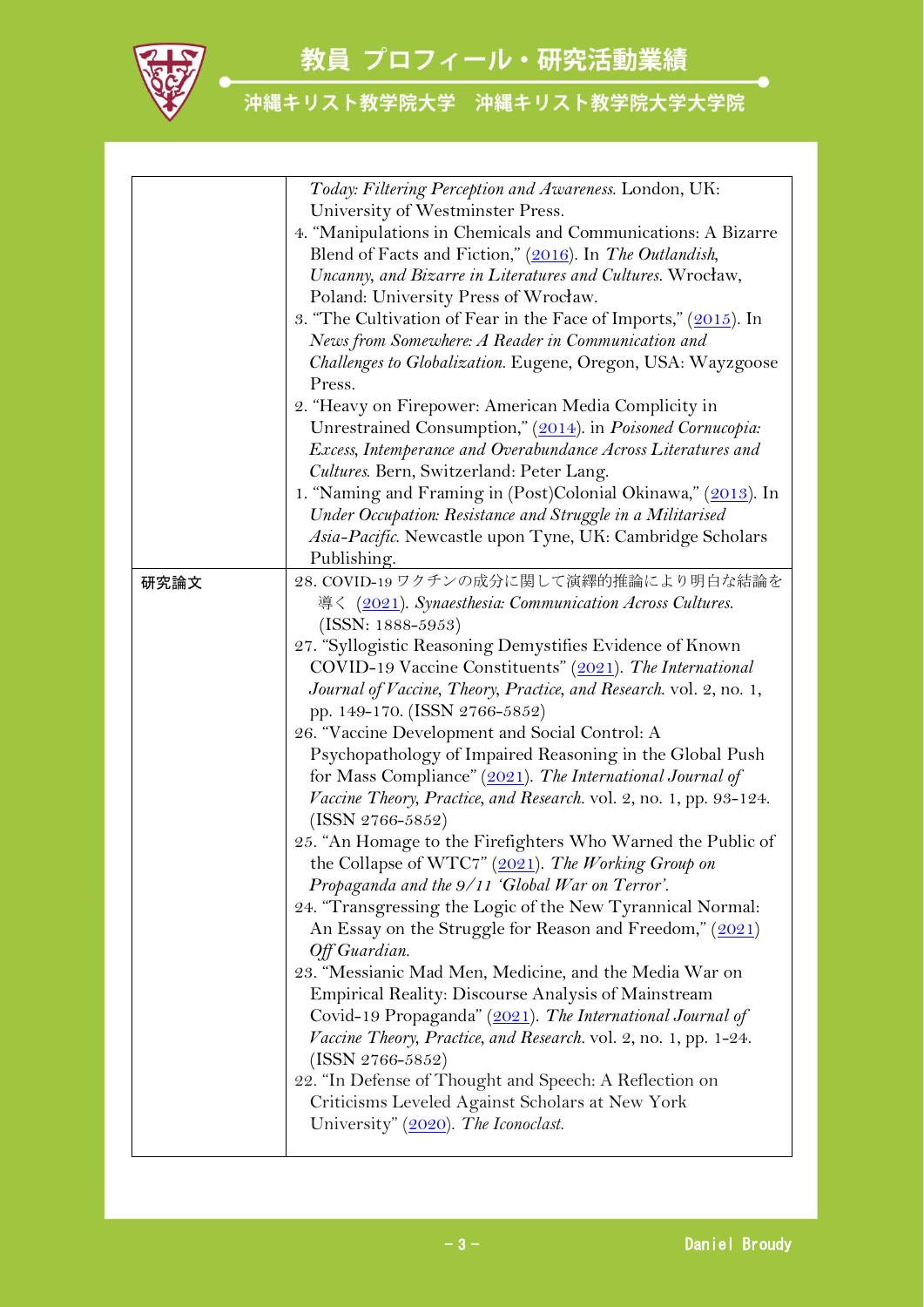

| 21. "Who Wants to be a Slave? The Technocratic Convergence         |
|--------------------------------------------------------------------|
| of Humans and Data" (2020). Frontiers in Communication. 5:2.       |
| 20. "Picking Scads: The Dangers of Opening Wounds Covered          |
| by Corruption" (2020). Media Theory, vol. 4, no.1, pp. 20-25.      |
| $(ISSN 2557 - 826X)$                                               |
| 19. "Telecom Jackboot: A 5G Kick to the Groin" (2020). Off         |
| Guardian, Feb. 20.                                                 |
| 18. "Social Media Penetrates Every Pore of Our Online Lives        |
| for Profit" $(2019)$ . Truthout, Dec. 7.                           |
| 17. "Ethics and the Poetics of Editing" (2019). Ethical Space: The |
| International Journal of Communication Ethics. vol. 16 no. 4, pp.  |
| 43-47.                                                             |
| 16. "How the Western media support state terror – while            |
| millions die" (2019). Peace News. August-September. Issue          |
| 2632-2633.                                                         |
| 15. "Chomsky and Herman's Propaganda Model Foretells a             |
| Weaponized Facebook" (2019). Truthout. June 15.                    |
| 14. "Media Theory, Public Relevance and the Propaganda             |
| Model Today" (2018). Media Theory, 2(2) pp. 161-191.               |
| 13. "The Propaganda Model and Black Boxes" (2018). Media           |
| Theory, 2(2) pp. 192-212.                                          |
| 12. "The Propaganda Model and Intersectionality: Integrating       |
| Separate Paradigms," (2018). Media Theory 2(2) pp. 213-239.        |
| 11. "U.S. Veterans (and the Okinawa Dugong) Reveal MCAS            |
| Futenma's Infringement of U.S. Navy's Safety Standards:            |
| Call for Immediate Closure of the Base" (2018). The                |
| Asia-Pacific Journal: Japan Focus, 16(8) (ISSN 1557-4660)          |
| 10. "Flags, Anthems, and the Politics of Free Speech in a Trump    |
| White House" (2018). Fast Capitalism (ISSN 1930-014X).             |
| 9. "Balloons and Tape as Hate Speech: American and Japanese        |
|                                                                    |
| Responses to the Okinawan Anti-Base Movement" (2015).              |
| The Asia-Pacific Journal: Japan Focus, 13(12). (ISSN               |
| $1557 - 4660$                                                      |
| 8. "Under Occupation: From Militarised to Corporatised Spaces      |
| in Okinawa" (2015). Global Research.                               |
| 7. "Selling the Henoko Base and the Future of Okinawa:             |
| Propaganda, Government Plans and 'Development'" (2014).            |
| The Asia-Pacific Journal: Japan Focus, 12(45). (ISSN 1557-         |
| 4660)                                                              |
| 6. "Sweetening' the Pentagon's Deal in the Marianas: From          |
| Guam to Pagan" (2013). The Asia-Pacific Journal: Japan             |
| Focus, $11(27)$ . (ISSN 1557-4660)                                 |
| 5. "Turning apathy into activeness in oral communication           |
| classes: Regular self- and peer-assessment in a TBLT               |
| programme." vol. 40, no. 3. Nov. (2012), pp. 407-420. System:      |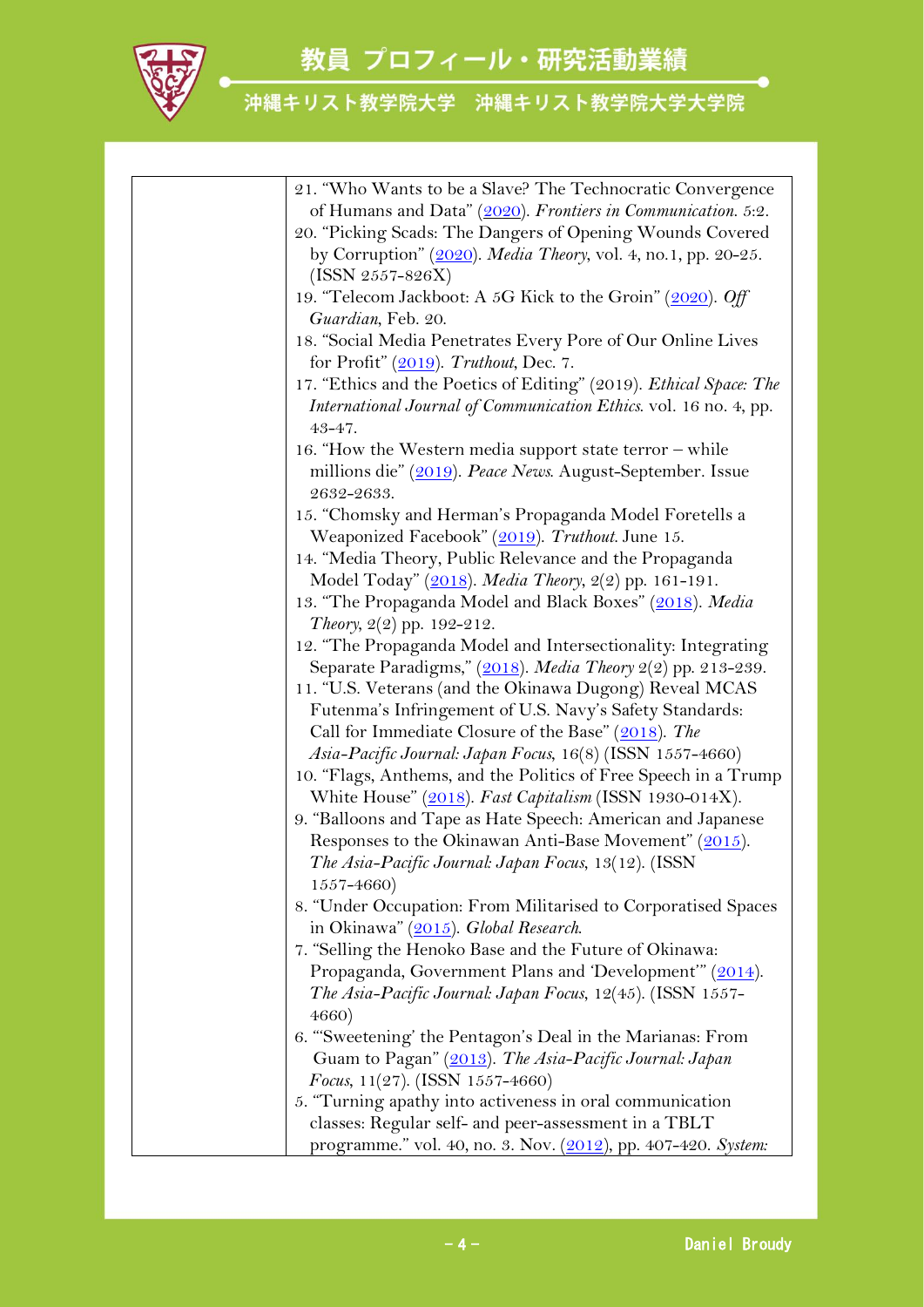

|        | An International Journal of Educational Technology and Applied  |
|--------|-----------------------------------------------------------------|
|        | Linguistics (ISSN 0346 251X)                                    |
|        | 4. "Ideologies and Name Recognition," (2010). Okinawa Christian |
|        | University Review, no. 6 (ISSN 1349-8479)                       |
|        | 3. "The Propaganda of Patriotism and Color" (2009).             |
|        | Synaesthesia: Communication Across Cultures. (ISSN: 1888-5953)  |
|        | 2. "The Language of Globalization: A Critique of Cultural       |
|        | Dilution" (2008). Okinawa Christian University Review, no. 4    |
|        | $(ISSN 1349 - 8479)$                                            |
|        | 1. "Patriotism and the American Christian Quandary:             |
|        | Post-9/11" (2006). Okinawa Christian University Review, no. 2   |
|        | $(ISSN 1349-8479)$                                              |
| インタビュー | 6. "Public Communication and Power: Talking Capitalism,         |
|        | Theory, and Critique with John McMurtry," (2020). Triple C:     |
|        | Journal for a Global Sustainable Information Society.           |
|        | 5. "Propaganda and social control in the 21st Century: An       |
|        | interview with the editors of The Propaganda Model Today,"      |
|        | (2018). The Communication and Media Research Institute.         |
|        | 4. "A Preview of 'The Coming War on China': An Interview        |
|        | with John Pilger" (2016). Foreign Policy in Focus.              |
|        | 3. "Propaganda in a Neoliberal Universe: An Interview with      |
|        | James Winter" (2016). Synaesthesia: Communication Across        |
|        | Cultures. pp. 18-23 (ISSN 1883-5953).                           |
|        | 2. "Revisiting Radical Democracy in (Post)Colonial Okinawa:     |
|        | An Interview with C. Douglas Lummis," (2015). The               |
|        | Asia-Pacific Journal: Japan Focus, 13(2) (ISSN 1557-4660).      |
|        | 1. "The Tyranny of Official Editors: An Interview with          |
|        | Matthew Alford" (2013). Synaesthesia: Communication Across      |
|        | <i>Cultures</i> (ISSN 1883-5953).                               |
| レビュー   | 3. "In Praise of Reason: Springtime for Snowflakes by Michael   |
|        | Rectenwald," The Iconoclast, October 6, 2020.                   |
|        | 2. "Encircling China," Peace News, (Winter 2017). Issue         |
|        | 2612-2613, London.                                              |
|        | 1. "A Review of 'The Writer with No Hands'." (2014).            |
|        | Synaesthesia: Communication Across Cultures. (ISSN 1883-5953)   |
| 社会活動等  | 高等学校英語教員向けライティングラボ 2010 -                                       |
| 所属学会   | Convener, INTERNATIONAL CORONA RESEARCH COHORT                  |
|        | Associate Editor, Frontiers in Communication, Political         |
|        | Communication (ISSN 2297-900X)                                  |
|        | Co-editor, Synaesthesia: Communication Across Cultures          |
|        | $(ISSN 1883 - 5953)$                                            |
|        | Executive Committee, Working Group on Propaganda and the        |
|        | 9/11 Global 'War on Terror'                                     |
|        | Associate Researcher, Organisation for Propaganda Studies       |
|        | Member, Japan Association of Language Teachers                  |